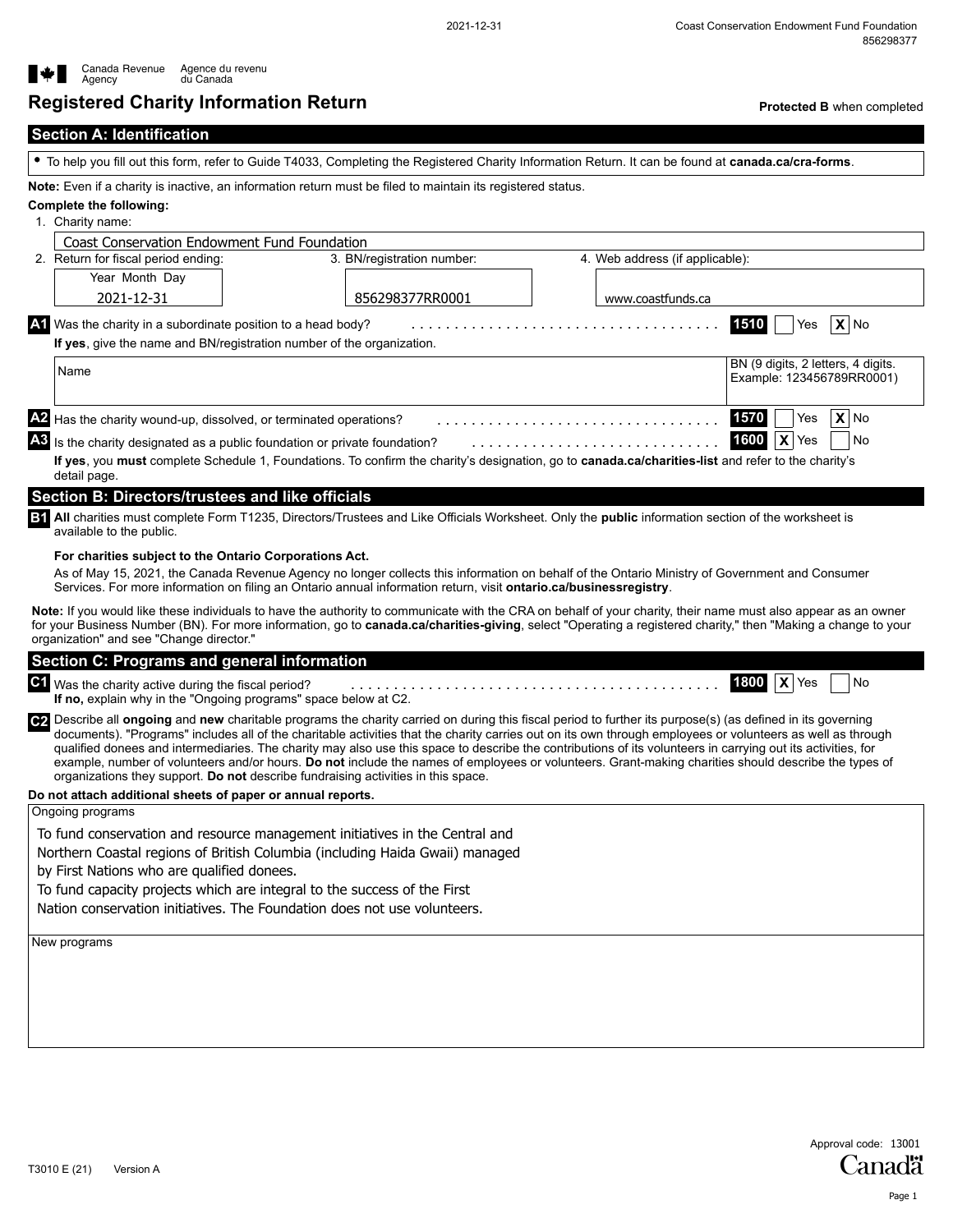|  |  |  | <b>Protected B when completed</b> |  |  |
|--|--|--|-----------------------------------|--|--|
|  |  |  |                                   |  |  |

| ----------- |                                   |
|-------------|-----------------------------------|
|             | 856298377                         |
|             | <b>Protected B when completed</b> |

|    | <b>BN/registration number</b>                  | 856298377RR0001                                                                                                                                                                                                                                                                                                       | Fiscal period end |                                              | 2021-12-31              |               |                                                                                                                                                                      |    |
|----|------------------------------------------------|-----------------------------------------------------------------------------------------------------------------------------------------------------------------------------------------------------------------------------------------------------------------------------------------------------------------------|-------------------|----------------------------------------------|-------------------------|---------------|----------------------------------------------------------------------------------------------------------------------------------------------------------------------|----|
|    | organizations described in the Income Tax Act. | Registered charities may make gifts to qualified donees. Qualified donees are other registered Canadian charities, as well as certain other                                                                                                                                                                           |                   |                                              |                         |               |                                                                                                                                                                      |    |
|    |                                                | C3 Did the charity make gifts or transfer funds to qualified donees or other organizations?<br>Important: If yes, you must complete Form T1236, Qualified donees worksheet/Amounts provided to other organizations.                                                                                                   |                   |                                              |                         |               | 2000<br>$\mathsf{X}$ Yes                                                                                                                                             | No |
|    | activity/program/project outside Canada?       | C4. Did the charity carry on, fund, or provide any resources through employees, volunteers, agents, joint ventures,<br>contractors, or any other individuals, intermediaries, entities, or means (other than qualified donees) for any<br>Important: If yes, you must complete Schedule 2, Activities outside Canada. |                   |                                              |                         |               | 2100<br>$X $ No<br>Yes                                                                                                                                               |    |
|    |                                                | C5 Public policy dialogue and development activities                                                                                                                                                                                                                                                                  |                   |                                              |                         |               |                                                                                                                                                                      |    |
|    | This question has been removed.                |                                                                                                                                                                                                                                                                                                                       |                   |                                              |                         |               |                                                                                                                                                                      |    |
| C6 | used during the fiscal period:                 |                                                                                                                                                                                                                                                                                                                       |                   |                                              |                         |               | l If the charity carried on fundraising activities or engaged third parties to carry on fundraising activities on its behalf, select all fundraising methods that it |    |
|    | 2500<br>TV commercials                         | Advertisements/print/radio/                                                                                                                                                                                                                                                                                           | 2570              | Sales                                        |                         | 2620          | Telephone/TV solicitations                                                                                                                                           |    |
|    | 2510<br>Auctions                               |                                                                                                                                                                                                                                                                                                                       | 2575              | Internet                                     |                         | 2630          | Tournament/sporting events                                                                                                                                           |    |
|    | 2530                                           | Collection plate/boxes                                                                                                                                                                                                                                                                                                | 2580              | Mail campaigns                               |                         | 2640          | Cause-related marketing                                                                                                                                              |    |
|    | 2540                                           | Door-to-door solicitation                                                                                                                                                                                                                                                                                             | 2590              |                                              | Planned-giving programs | 2650          | Other                                                                                                                                                                |    |
|    | 2550<br>Draws/lotteries                        |                                                                                                                                                                                                                                                                                                                       | 2600              | Targeted corporate<br>donations/sponsorships |                         | 2660 Specify: |                                                                                                                                                                      |    |
|    | 2560                                           | Fundraising dinners/galas/concerts                                                                                                                                                                                                                                                                                    | 2610              | Targeted contacts                            |                         |               |                                                                                                                                                                      |    |
|    | OZ Did the charity pay external fundraisers?   |                                                                                                                                                                                                                                                                                                                       |                   |                                              |                         |               | 2700<br>$X $ No<br>Yes                                                                                                                                               |    |
|    |                                                | If yes, you must complete the following lines, and complete Schedule 4, Confidential data, Table 1.                                                                                                                                                                                                                   |                   |                                              |                         |               |                                                                                                                                                                      |    |
|    |                                                | (a) Enter the gross revenue collected by the fundraisers on behalf of the charity.                                                                                                                                                                                                                                    |                   |                                              |                         |               | 5450<br>\$                                                                                                                                                           |    |
|    |                                                | (b) Enter the amounts paid to and/or retained by the fundraisers.                                                                                                                                                                                                                                                     |                   |                                              |                         |               | \$<br>5460                                                                                                                                                           |    |
|    |                                                | (c) Select the method of payment to the fundraiser:                                                                                                                                                                                                                                                                   |                   |                                              |                         |               |                                                                                                                                                                      |    |
|    | 2730<br>Commissions                            |                                                                                                                                                                                                                                                                                                                       | 2750              | Finder's fee                                 |                         | 2770          | Honoraria                                                                                                                                                            |    |
|    | 2740<br><b>Bonuses</b>                         |                                                                                                                                                                                                                                                                                                                       | 2760              | Set fee for services                         |                         | 2780          | Other                                                                                                                                                                |    |
|    | 2790 Specify                                   |                                                                                                                                                                                                                                                                                                                       |                   |                                              |                         |               |                                                                                                                                                                      |    |
|    |                                                | (d) Did the fundraiser issue tax receipts on behalf of the charity?                                                                                                                                                                                                                                                   |                   |                                              |                         |               | 2800<br>Yes                                                                                                                                                          | No |
|    |                                                | C8 Did the charity compensate any of its directors/trustees or like officials or persons not at arm's length from the<br>charity for services provided during the fiscal period (other than reimbursement for expenses)?                                                                                              |                   |                                              |                         | .             | 3200<br>$X $ No<br>Yes                                                                                                                                               |    |
|    |                                                | C9 Did the charity incur any expenses for compensation of employees during the fiscal period?                                                                                                                                                                                                                         |                   |                                              |                         | .             | 3400<br>X No<br>Yes                                                                                                                                                  |    |
|    |                                                | Important: If yes, you must complete Schedule 3, Compensation.                                                                                                                                                                                                                                                        |                   |                                              |                         |               |                                                                                                                                                                      |    |
|    |                                                | C <sub>10</sub> Did the charity receive any donations or gifts of any kind valued at \$10,000 or more from any donor that was not<br>resident in Canada and was not any of the following:                                                                                                                             |                   |                                              |                         |               | 3900<br>X No<br>Yes                                                                                                                                                  |    |
|    | • a Canadian citizen, nor                      |                                                                                                                                                                                                                                                                                                                       |                   |                                              |                         |               |                                                                                                                                                                      |    |
|    | employed in Canada, nor                        |                                                                                                                                                                                                                                                                                                                       |                   |                                              |                         |               |                                                                                                                                                                      |    |
|    | • carrying on a business in Canada, nor        |                                                                                                                                                                                                                                                                                                                       |                   |                                              |                         |               |                                                                                                                                                                      |    |

a person having disposed of taxable Canadian property?

**Important:** If **yes**, you **must** complete Schedule 4, Confidential data, Table 2, for each donation of \$10,000 or more.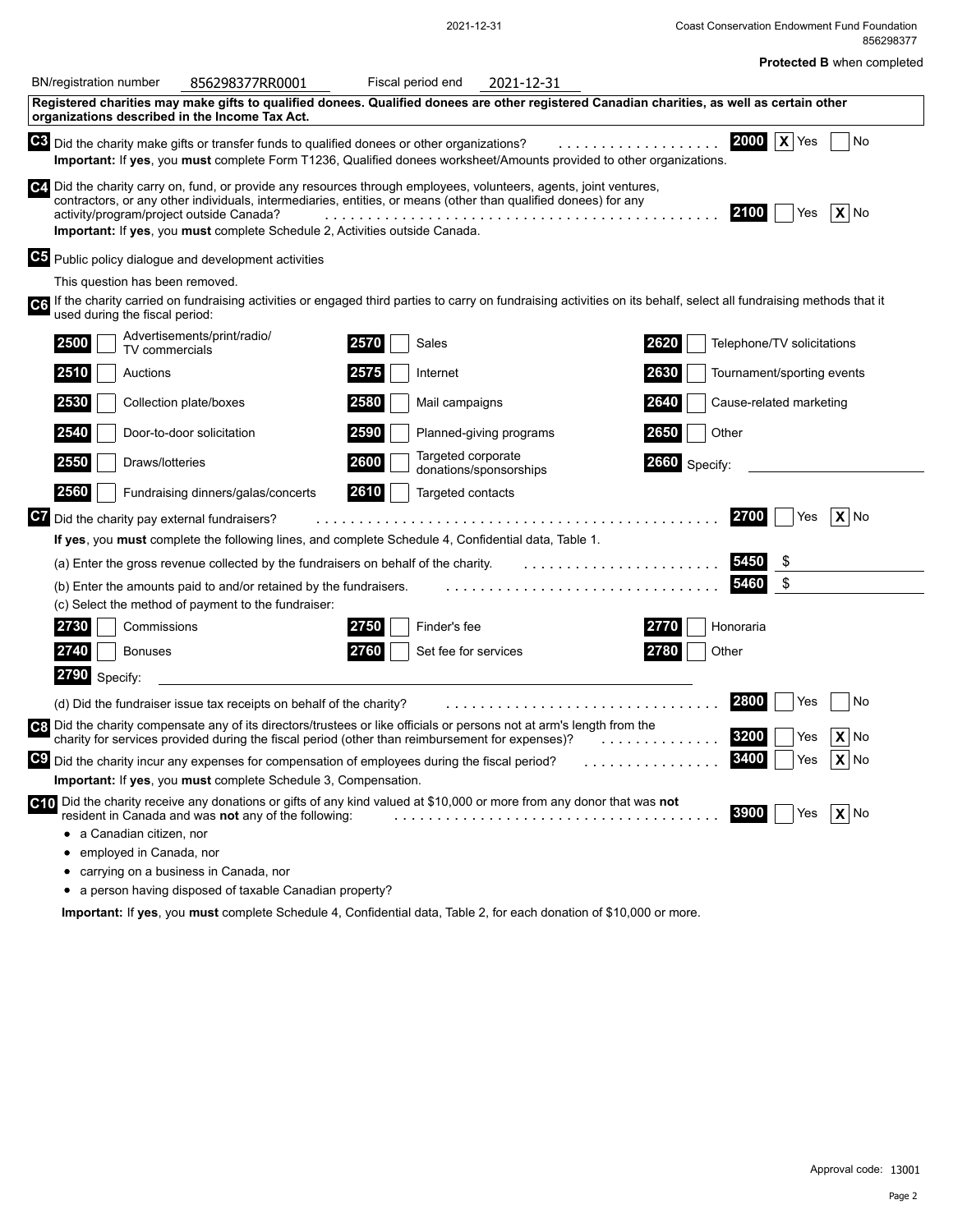| Coast Conservation Endowment Fund Foundation |           |
|----------------------------------------------|-----------|
|                                              | 856298377 |

| <b>BN/registration number</b><br>Fiscal period end<br>856298377RR0001<br>2021-12-31                                                                                                                                     |                         |
|-------------------------------------------------------------------------------------------------------------------------------------------------------------------------------------------------------------------------|-------------------------|
| C11 Did the charity receive any non-cash gifts for which it issued tax receipts?<br>.<br>Important: If yes, you must complete Schedule 5, Non-cash gifts.                                                               | 4000<br>$X $ No<br>Yes  |
| C12 Did the charity acquire a non-qualifying security?                                                                                                                                                                  | $X $ No<br>5800<br>Yes  |
| C18 Did the charity allow any of its donors to use any of its property? (except for permissible uses)<br>.                                                                                                              | 5810<br>X N<br>Yes      |
| C14 Did the charity issue any of its tax receipts for donations on behalf of another organization?                                                                                                                      | 5820<br>$X $ No<br>Yes  |
| C15 Did the charity have direct partnership holdings at any time during the fiscal period?<br>.                                                                                                                         | 5830<br>$X$ Yes<br>No   |
| <b>Section D: Financial information</b>                                                                                                                                                                                 |                         |
| Fill out either Section D or Schedule 6, Detailed financial information.                                                                                                                                                |                         |
| If any of the following applies to the charity, complete Schedule 6 instead of Section D:                                                                                                                               |                         |
| (a) The charity's revenue exceeds \$100,000.                                                                                                                                                                            |                         |
| (b) The amount of all property (for example, investments, rental properties) not used in charitable activities was more than \$25,000.<br>(c) The charity had permission to accumulate funds during this fiscal period. |                         |
|                                                                                                                                                                                                                         |                         |
| Show all amounts to the nearest single Canadian dollar. Do not enter "See attached financial statements." All relevant fields must be filled out.                                                                       |                         |
| D1 Was the financial information reported below prepared on an accrual or cash basis?<br>.                                                                                                                              | 4020<br>Accrual<br>Cash |
| D2 Summary of financial position:                                                                                                                                                                                       |                         |
| Using the charity's own financial statements, enter the following:                                                                                                                                                      |                         |
| Did the charity own land and/or buildings?                                                                                                                                                                              | 4050<br>Yes<br>No       |
| Total assets (including land and buildings)                                                                                                                                                                             | 4200<br>\$              |
| <b>Total liabilities</b>                                                                                                                                                                                                | 4350<br>\$              |
| Did the charity borrow from, loan to, or invest assets with any non-arm's length persons?<br>.                                                                                                                          | 4400<br>No<br>Yes       |
| <b>D3</b> Revenue:                                                                                                                                                                                                      |                         |
| Did the charity issue tax receipts for gifts?                                                                                                                                                                           | 4490<br>Yes<br>No       |
| If yes, enter the total eligible amount of all gifts for which the charity has issued or will issue tax receipts                                                                                                        | \$<br>4500              |
| 4505 \$<br>Total amount of 10 year gifts received                                                                                                                                                                       |                         |
| Total amount received from other registered charities                                                                                                                                                                   | 4510<br>-\$             |
| Total other gifts received for which a tax receipt was not issued by the charity                                                                                                                                        |                         |
| (excluding amounts at lines 4575 and 4630)                                                                                                                                                                              | \$<br>4530              |
| Did the charity receive any revenue from any level of government in Canada?                                                                                                                                             | 4565<br>Yes<br>No       |
| If yes, total amount received                                                                                                                                                                                           | \$<br>4570              |
| Total tax-receipted revenue from all sources outside of Canada<br>4571<br>\$<br>(government and non-government)<br>.                                                                                                    |                         |
| Total non tax-receipted revenue from all sources outside of Canada (government and non-government)                                                                                                                      | 4575<br>\$              |
| Total non tax-receipted revenue from fundraising                                                                                                                                                                        | 4630<br>\$              |
| Total revenue from sale of goods and services (except to any level of government in Canada)                                                                                                                             | \$<br>4640              |
| Other revenue not already included in the amounts above                                                                                                                                                                 | 4650<br>\$              |
| Total revenue (add lines 4500, 4510 to 4570, and 4575 to 4650)                                                                                                                                                          | \$<br>4700              |
| D4 Expenditures:                                                                                                                                                                                                        |                         |
| Professional and consulting fees                                                                                                                                                                                        | 4860<br>\$              |
| Travel and vehicle expenses                                                                                                                                                                                             | \$<br>4810              |
| All other expenditures not already included in the amounts above (excluding gifts to qualified donees)                                                                                                                  | \$<br>4920              |
| Total expenditures (excluding gifts to qualified donees) (add lines 4860, 4810, and 4920)<br>.                                                                                                                          | \$<br>4950              |
| Of the amount at line 4950:                                                                                                                                                                                             |                         |
| 5000<br>\$<br>(a) Total expenditures on charitable activities                                                                                                                                                           |                         |
| \$<br>5010<br>(b) Total expenditures on management and administration $\dots\dots\dots\dots\dots$                                                                                                                       |                         |
| Total amount of gifts made to all qualified donees                                                                                                                                                                      | 5050<br>\$              |
| Total expenditures (add lines 4950 and 5050)                                                                                                                                                                            | 5100<br>\$              |

2021-12-31

Approval code: 13001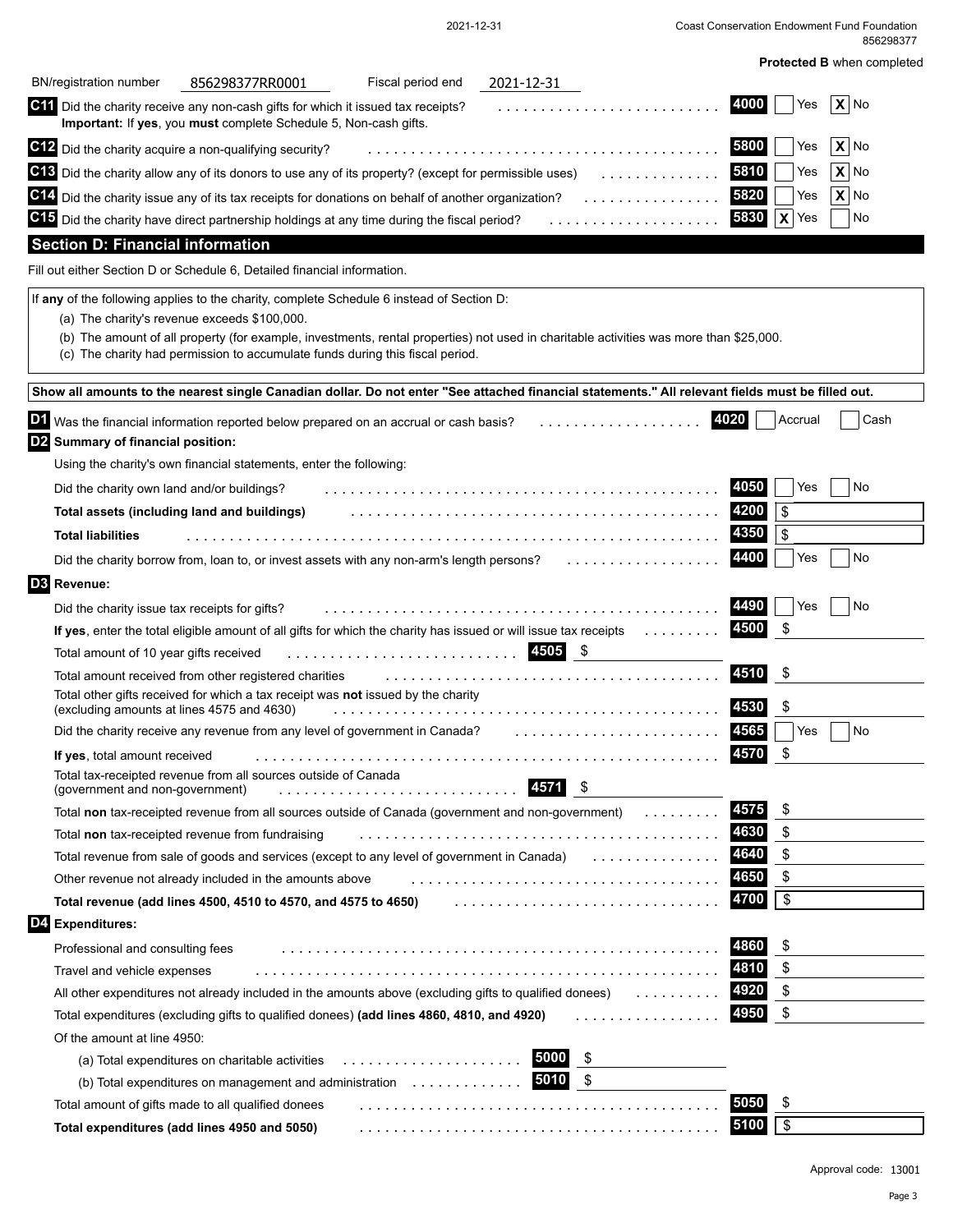| 856298377RR0001<br>2021-12-31 |
|-------------------------------|
|-------------------------------|

#### **Section E: Certification**

This return **must** be signed by a person who has authority to sign on behalf of the charity. **It is a serious offence under the Income Tax Act to provide false or deceptive information.**

| I certify that the information given on this annual return and any attachment is, to the best of my knowledge, correct, complete, and current. |            |                |  |  |  |
|------------------------------------------------------------------------------------------------------------------------------------------------|------------|----------------|--|--|--|
| Name (print)<br>Signature                                                                                                                      |            |                |  |  |  |
| Trumpy, Chris                                                                                                                                  |            |                |  |  |  |
| Position in charity                                                                                                                            | Date       | l Phone number |  |  |  |
| Treasurer                                                                                                                                      | 05/31/2022 | (604) 684-0223 |  |  |  |

#### **Section F: Confidential data**

**F1** Enter the physical address of the charity and the address in Canada for the charity's books and records. Post office box numbers and rural routes are not sufficient.

|                                       | <b>Physical address of the charity</b> | Address for the charity's books and records |
|---------------------------------------|----------------------------------------|---------------------------------------------|
| l Complete street address             | 750-475 West Georgia Street            | 750-475 West Georgia Street                 |
| City                                  | Vancouver                              | Vancouver                                   |
| Province or territory and postal code | BC<br>V6B 4M9                          | BC<br><b>V6B 4M9</b>                        |

**F2** Name and address of individual who completed this return.

| Name                                                                                             |  |  |  |  |  |
|--------------------------------------------------------------------------------------------------|--|--|--|--|--|
| Company name (if applicable)                                                                     |  |  |  |  |  |
| <b>KPMG LLP</b>                                                                                  |  |  |  |  |  |
| Complete street address                                                                          |  |  |  |  |  |
| 777 Dunsmuir Street                                                                              |  |  |  |  |  |
| City, province or territory, and postal code                                                     |  |  |  |  |  |
| Vancouver BC V7Y1K3                                                                              |  |  |  |  |  |
| Phone number<br>$\mathbf{X}$ No<br>Is this the same individual who certified in Section E above? |  |  |  |  |  |
| Yes<br>$(604) 691 - 3000$                                                                        |  |  |  |  |  |
| <b>Privacy statement</b>                                                                         |  |  |  |  |  |

Personal information is collected under the authority of the Income Tax Act and is used to establish and validate the identity and contact information of directors, trustees, officers, like officials, and authorized representatives of the organization. This information will also be used as a basis for the indirect collection of additional personal information from other internal and external sources, which includes personal tax information, and relevant financial and biographical information. Personal information will be used to assess the risk of registration with respect to the obligations and requirements as outlined in the Act and the common law. The social insurance number (SIN) is collected under subsection 237 of the Act and is used for identification purposes.

The Canada Revenue Agency (CRA) will make the information on this annual information return available to the public on the Charities Directorate website, except for information identified as confidential. Personal information may also be disclosed under information-sharing agreements and in accordance with section 241 of the Act. Incomplete or inaccurate information may result in compliance measures including revocation of registered status.

Personal information is described in personal information bank CRA PPU 200 and is protected under the Privacy Act. Individuals have a right of protection, access to and correction or notation of their personal information. You are entitled to complain to the Privacy Commissioner of Canada regarding our handling of your information.

**Notification to directors and like officials**: The CRA strongly encourages the organization to voluntarily inform its directors and like officials that it has collected and disclosed their personal information to the CRA.

**X** I confirm that I have read the Privacy statement above.

### **Checklist**

A charity's complete annual information return includes:

- Form T3010, Registered Charity Information Return, and all applicable schedules
- a copy of the charity's financial statements
- Form T1235, Directors/Trustees and Like Officials Worksheet
- Form T1236, Qualified donees worksheet/Amounts provided to other organizations (if applicable)
- Form T2081, Excess Corporate Holdings Worksheet for Private Foundations (if applicable)

If financial statements are not included, the charity's **registration may be revoked**.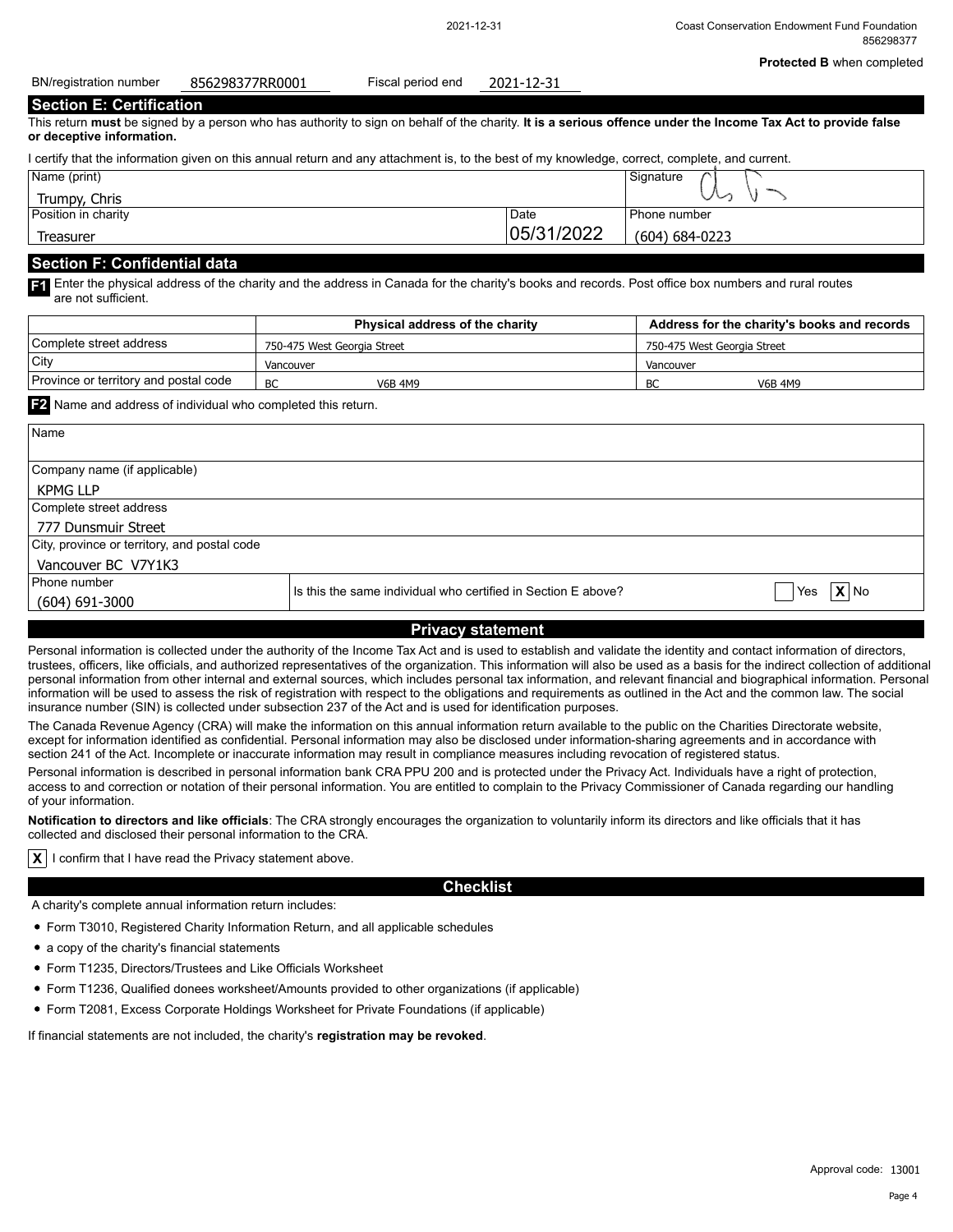|                                            |                                                                                                                                                                                                                        |                   |                                  |                                                                                              |                  | <b>Protected B</b> when completed                             |
|--------------------------------------------|------------------------------------------------------------------------------------------------------------------------------------------------------------------------------------------------------------------------|-------------------|----------------------------------|----------------------------------------------------------------------------------------------|------------------|---------------------------------------------------------------|
| <b>BN/registration number</b>              | 856298377RR0001                                                                                                                                                                                                        | Fiscal period end | 2021-12-31                       |                                                                                              |                  |                                                               |
|                                            |                                                                                                                                                                                                                        |                   | <b>Foundations</b>               |                                                                                              |                  | <b>Schedule 1</b>                                             |
|                                            | Did the foundation acquire control of a corporation?                                                                                                                                                                   |                   |                                  |                                                                                              | 100              | $X $ No<br>Yes                                                |
| or in administering charitable activities? | Did the foundation incur any debts other than for current operating expenses, purchasing or selling investments,                                                                                                       |                   |                                  |                                                                                              | 110              | $X $ No<br>Yes                                                |
| For private foundations only:              |                                                                                                                                                                                                                        |                   |                                  |                                                                                              |                  |                                                               |
| non-qualified investment?                  | Did the foundation hold any shares, rights to acquire shares, or debts owing to it that meet the definition of a                                                                                                       |                   |                                  |                                                                                              | 120              | No<br>Yes                                                     |
|                                            | 4 Did the foundation own more than 2% of any class of shares of a corporation at any time during the fiscal period?                                                                                                    |                   |                                  |                                                                                              | 130              | No<br>Yes                                                     |
|                                            | If yes, you must complete and attach Form T2081, Excess Corporate Holdings Worksheet for Private Foundations.                                                                                                          |                   |                                  |                                                                                              |                  |                                                               |
|                                            |                                                                                                                                                                                                                        |                   | <b>Activities outside Canada</b> |                                                                                              |                  | <b>Schedule 2</b>                                             |
|                                            | Important: If you complete this section, you must answer yes to question C4.                                                                                                                                           |                   |                                  |                                                                                              |                  |                                                               |
| outside Canada.                            | For more information, go to canada.ca/charities-giving and see Guidance CG-002, Canadian registered charities carrying on activities                                                                                   |                   |                                  |                                                                                              |                  |                                                               |
|                                            | Total expenditures on activities/programs/projects carried on outside Canada, excluding gifts to qualified donees                                                                                                      |                   |                                  |                                                                                              | <b>200</b><br>\$ |                                                               |
| (excluding gifts to qualified donees)?     | Were any of the charity's financial resources spent on programs outside of Canada under any kind of an<br>arrangement including a contract, agency agreement, or joint venture to any other individual or organization |                   |                                  |                                                                                              | 210              | No<br>Yes                                                     |
|                                            | If yes, provide details of the amount reported in question 1 on line 200, that the charity transferred to these individuals or organizations in the following table:                                                   |                   |                                  |                                                                                              |                  |                                                               |
|                                            | Name of individual/organization                                                                                                                                                                                        |                   |                                  | Country code where the<br>activities were carried out<br>(see list at the end of Schedule 2) |                  | Amount (\$)<br>Show amounts to the nearest<br>Canadian dollar |
|                                            |                                                                                                                                                                                                                        |                   |                                  |                                                                                              |                  |                                                               |
|                                            |                                                                                                                                                                                                                        |                   |                                  |                                                                                              |                  |                                                               |
|                                            |                                                                                                                                                                                                                        |                   |                                  |                                                                                              |                  |                                                               |
|                                            | Important: If you entered information in the table above, you must answer yes in line 210.                                                                                                                             |                   |                                  |                                                                                              |                  |                                                               |
|                                            | Using the table below, enter the countries outside Canada where the charity itself carried on programs or devoted any of its resources.                                                                                |                   |                                  |                                                                                              |                  |                                                               |
|                                            |                                                                                                                                                                                                                        |                   |                                  |                                                                                              |                  |                                                               |
|                                            |                                                                                                                                                                                                                        |                   |                                  |                                                                                              |                  |                                                               |
|                                            | Were any projects undertaken outside Canada funded by Global Affairs Canada?                                                                                                                                           |                   |                                  |                                                                                              | 220              | No<br>Yes                                                     |
|                                            | If yes, what was the total amount the charity spent under this arrangement?                                                                                                                                            |                   |                                  | .                                                                                            | 230<br>\$        |                                                               |
|                                            | Were any of the charity's activities outside of Canada carried out by employees of the charity?                                                                                                                        |                   |                                  | . <b>.</b> .                                                                                 | 240              | Yes<br>No                                                     |
|                                            | Were any of the charity's activities outside of Canada carried out by volunteers of the charity?                                                                                                                       |                   |                                  |                                                                                              | 250              | Yes<br>No                                                     |
|                                            | Did the charity export goods as part of its charitable activities?                                                                                                                                                     |                   |                                  | .                                                                                            | 260              | Yes<br>No                                                     |
|                                            | If yes, list the items exported, their destination, the country code, and their value.                                                                                                                                 |                   |                                  |                                                                                              |                  |                                                               |
|                                            | Item exported                                                                                                                                                                                                          |                   |                                  | Destination (city/region)                                                                    | Country<br>code  | Value (CAN \$)                                                |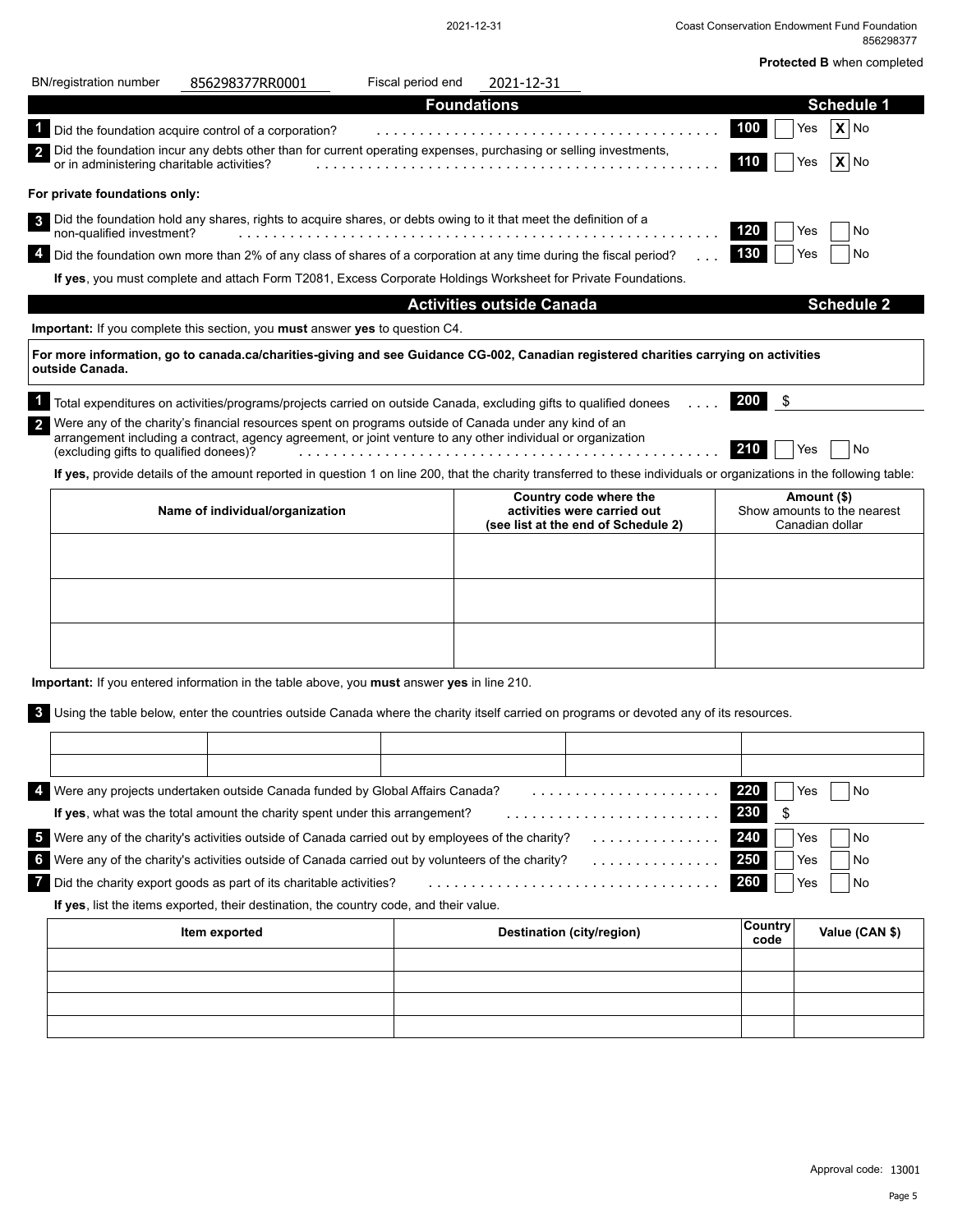#### **Protected B** when completed

BN/registration number 856298377RR0001 Fiscal period end 2021-12-31

AO-Angola AR-Argentina AZ-Azerbaijan AM-Armenia BD-Bangladesh AF-Afghanistan AL-Albania CY-Cyprus KR-South Korea RU-Russia DZ-Algeria BY-Belarus BT-Bhutan BO-Bolivia BW-Botswana BA-Bosnia and Herzegovina BR-Brazil BN-Brunei Darussalam BI-Burundi BG-Bulgaria KH-Cambodia CM-Cameroon IN-India NL-Netherlands UA-Ukraine CF-Central African Republic ID-Indonesia NI-Nicaragua GB-United Kingdom TD-Chad IR-Iran NE-Niger US-United States of America CL-Chile **IQ-Iraq CL-Chile IQ-Iraq CL-Chile** NG-Nigeria CN-China IL-Israel OM-Oman UZ-Uzbekistan CO-Colombia PS-Israeli Occupied Territories PK-Pakistan KM-Comoros CD-Democratic Republic of Congo CG-Republic of Congo CR-Costa Rica CI-Côte d'Ivoire HR-Croatia

CU-Cuba KP-North Korea DK-Denmark DO-Dominican Republic EC-Ecuador SV-El Salvador EG-Egypt ET-Ethiopia FR-France GA-Gabon GM-Gambia GT-Guatemala HT-Haiti GY-Guyana HN-Honduras GE-Georgia DE-Germany GH-Ghana IT-Italy PA-Panama JM-Jamaica PE-Peru YE-Yemen JP-Japan PH-Philippines JO-Jordan **PL-Poland** PL-Poland ZW-Zimbabwe KZ-Kazakhstan QA-Qatar KE-Kenya RE-Réunion

**Country codes** KW-Kuwait KG-Kyrgyzstan LA-Laos LB-Lebanon LR-Liberia MK-Macedonia MG-Madagascar MY-Malaysia ML-Mali MX-Mexico MN-Mongolia MU-Mauritius ME-Montenegro MM-Myanmar (Burma) NA-Namibia MZ-Mozambique

RW-Rwanda SA-Saudi Arabia RS-Serbia SG-Singapore SL-Sierra Leone SO-Somalia RO-Romania ES-Spain LK-Sri Lanka SD-Sudan TJ-Tajikistan SY-Syrian Arab Republic TZ-United Republic of Tanzania TH-Thailand TR-Turkey TL-Timor-Leste UG-Uganda VE-Venezuela UY-Uruguay ZM-Zambia VN-Vietnam

#### **Use the following codes for countries not listed above:**

QS-Other countries in Africa QR-Other countries in Asia and Oceania QM-Other countries in Central and South America QP-Other countries in Europe QO-Other countries in the Middle East QN-Other countries in North America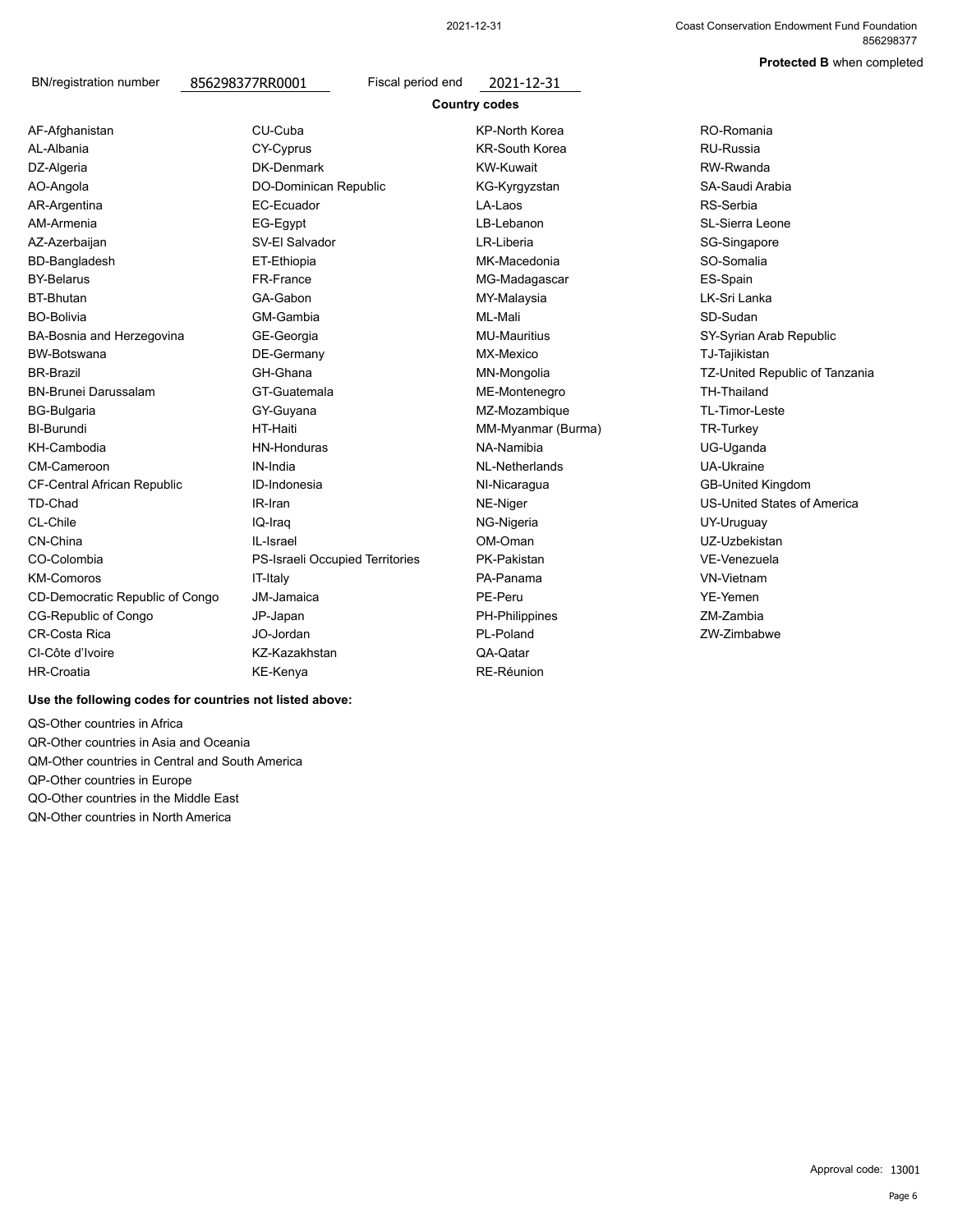|                                                                                                                                                                                                                                                                                                                                                                                                                                                                                                                                    |                          |                              |                    | 856298377<br>Protected B when completed   |
|------------------------------------------------------------------------------------------------------------------------------------------------------------------------------------------------------------------------------------------------------------------------------------------------------------------------------------------------------------------------------------------------------------------------------------------------------------------------------------------------------------------------------------|--------------------------|------------------------------|--------------------|-------------------------------------------|
| <b>BN/registration number</b><br>Fiscal period end<br>856298377RR0001                                                                                                                                                                                                                                                                                                                                                                                                                                                              | 2021-12-31               |                              |                    |                                           |
| <b>Compensation</b>                                                                                                                                                                                                                                                                                                                                                                                                                                                                                                                |                          |                              |                    | <b>Schedule 3</b>                         |
| <b>Important:</b> If you complete this section, you <b>must</b> answer yes to question C9.                                                                                                                                                                                                                                                                                                                                                                                                                                         |                          |                              |                    |                                           |
| 4 (a) Enter the <b>number</b> of permanent, full-time, compensated positions in the fiscal period. This number should<br>represent the number of positions the charity had including both managerial positions and others, and should<br>not include independent contractors. Do not enter a dollar amount.<br>(b) For the ten (10) highest compensated, permanent, full-time positions enter the number of positions that are<br>within each of the following annual compensation categories. Do not tick the boxes; use numbers. | .                        |                              | 300                |                                           |
| 305<br>310<br>$$1 - $39,999$                                                                                                                                                                                                                                                                                                                                                                                                                                                                                                       | $$40,000 - $79,999$      | 315                          |                    | $$80,000 - $119,999$                      |
| 320<br>325<br>$$120.000 - $159.999$                                                                                                                                                                                                                                                                                                                                                                                                                                                                                                | $$160,000 - $199,999$    | 330                          |                    | $$200,000 - $249,999$                     |
| 335<br>340<br>$$250,000 - $299,999$                                                                                                                                                                                                                                                                                                                                                                                                                                                                                                | $$300,000 - $349,999$    | 345                          | \$350,000 and over |                                           |
| (a) Enter the number of part-time or part-year (for example, seasonal) employees the charity employed during                                                                                                                                                                                                                                                                                                                                                                                                                       |                          |                              |                    |                                           |
| the fiscal period.<br>(b) Total expenditure on compensation for part-time or part-year employees in the fiscal period.                                                                                                                                                                                                                                                                                                                                                                                                             |                          |                              | 370<br>\$<br>380   |                                           |
| 3<br>Total expenditure on all compensation in the fiscal period.                                                                                                                                                                                                                                                                                                                                                                                                                                                                   |                          |                              | \$<br>390          |                                           |
|                                                                                                                                                                                                                                                                                                                                                                                                                                                                                                                                    | <b>Confidential data</b> |                              |                    | <b>Schedule 4</b>                         |
| Important: If you complete this section, you must answer yes to question C10.                                                                                                                                                                                                                                                                                                                                                                                                                                                      |                          |                              |                    |                                           |
| 1. Information about external fundraisers<br>Enter the name(s) and arm's length status of each external fundraiser.<br>Name (confidential)                                                                                                                                                                                                                                                                                                                                                                                         |                          |                              |                    | At arm's length? Yes/No<br>(confidential) |
| 2. Information about donors not resident in Canada<br>Complete this schedule to report any gift of any kind valued at \$10,000 or more received from any donor that was not resident in Canada and was not<br>any of the following:                                                                                                                                                                                                                                                                                                |                          |                              |                    |                                           |
| • a Canadian citizen, nor                                                                                                                                                                                                                                                                                                                                                                                                                                                                                                          |                          |                              |                    |                                           |
| • employed in Canada, nor                                                                                                                                                                                                                                                                                                                                                                                                                                                                                                          |                          |                              |                    |                                           |
| • carrying on business in Canada, nor                                                                                                                                                                                                                                                                                                                                                                                                                                                                                              |                          |                              |                    |                                           |
| • a person having disposed of taxable Canadian property.                                                                                                                                                                                                                                                                                                                                                                                                                                                                           |                          |                              |                    |                                           |
| Enter the name of each donor and the value of the gift in the table below. Select whether the donor was an organization (for example a business, corporate<br>entity, charity, non-profit organization), a government or an individual.                                                                                                                                                                                                                                                                                            |                          |                              |                    |                                           |
|                                                                                                                                                                                                                                                                                                                                                                                                                                                                                                                                    |                          | Type of donor (confidential) |                    |                                           |
| Name (confidential)                                                                                                                                                                                                                                                                                                                                                                                                                                                                                                                | Organization             | Government                   | Individual         | Value (CAN \$)                            |
|                                                                                                                                                                                                                                                                                                                                                                                                                                                                                                                                    |                          |                              |                    |                                           |
|                                                                                                                                                                                                                                                                                                                                                                                                                                                                                                                                    |                          |                              |                    |                                           |
|                                                                                                                                                                                                                                                                                                                                                                                                                                                                                                                                    |                          |                              |                    |                                           |
|                                                                                                                                                                                                                                                                                                                                                                                                                                                                                                                                    |                          |                              |                    |                                           |
|                                                                                                                                                                                                                                                                                                                                                                                                                                                                                                                                    |                          |                              |                    |                                           |

**Important:** If you complete this section, you **must** answer **yes** to question C11.

**1** Select all types of non-cash gifts received for which a tax receipt was issued:

| . .                                                    |     |                                            |     |              |                                                         |  |
|--------------------------------------------------------|-----|--------------------------------------------|-----|--------------|---------------------------------------------------------|--|
| 500<br>Artwork/wine/jewellery                          | 525 | Ecological properties                      | 550 |              | Publicly traded securities/<br>commodities/mutual funds |  |
| 505<br><b>Building materials</b>                       | 530 | Life insurance policies                    | 555 | <b>Books</b> |                                                         |  |
| 510<br>Clothing/furniture/food                         | 535 | Medical equipment/supplies                 | 560 | Other        |                                                         |  |
| 515<br><b>Vehicles</b>                                 | 540 | Privately-held securities                  | 565 | Specify:     |                                                         |  |
| 520<br>Cultural properties                             | 545 | Machinery/equipment/<br>computers/software |     |              |                                                         |  |
| Enter the total amount of tax-receipted non-cash gifts |     |                                            |     | 580          | S                                                       |  |
|                                                        |     |                                            |     |              | Approval code: 13001                                    |  |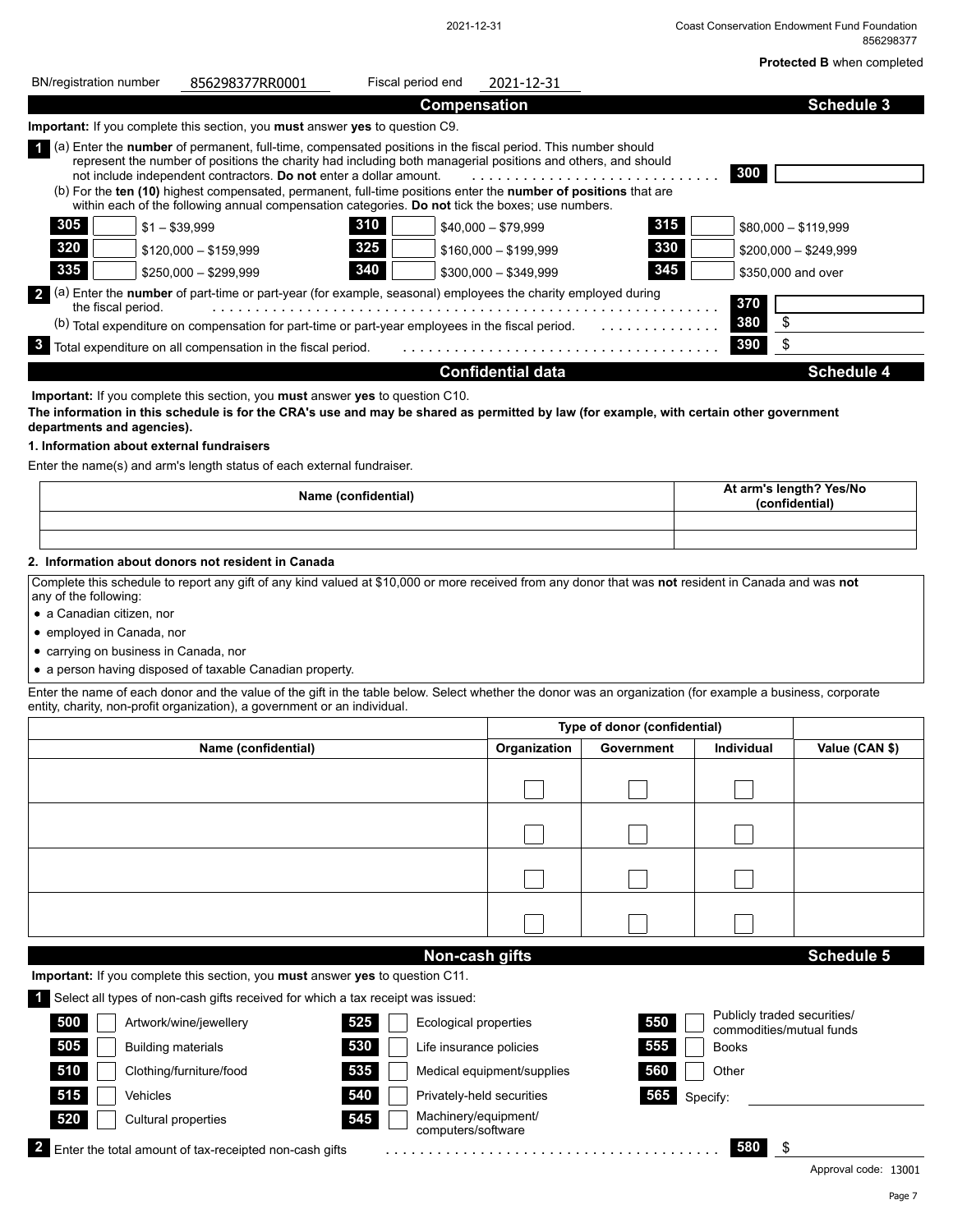#### 2021-12-31 Coast Conservation Endowment Fund Foundation 856298377

**Protected B** when completed

| <b>BN/registration number</b><br>856298377RR0001                                                                                                                | Fiscal period end | 2021-12-31                                          |                          |                        |
|-----------------------------------------------------------------------------------------------------------------------------------------------------------------|-------------------|-----------------------------------------------------|--------------------------|------------------------|
|                                                                                                                                                                 |                   | <b>Detailed financial information</b>               |                          | <b>Schedule 6</b>      |
| Fill out this schedule if any of the following applies to the charity:                                                                                          |                   |                                                     |                          |                        |
| (a) The charity's revenue exceeded \$100,000.                                                                                                                   |                   |                                                     |                          |                        |
| (b) The amount of all property (for example, investments, rental properties) not used in charitable activities was more than \$25,000.                          |                   |                                                     |                          |                        |
| (c) The charity had permission to accumulate funds during this fiscal period.                                                                                   |                   |                                                     |                          |                        |
| Was the financial information reported below prepared on an accrual or cash basis?                                                                              |                   |                                                     | $X$ Accrual<br>4020      | Cash                   |
| <b>Statement of financial position</b>                                                                                                                          |                   |                                                     |                          |                        |
| Show all amounts to the nearest single Canadian dollar. Do not enter "see attached financial statements." All relevant fields must be filled out.               |                   |                                                     |                          |                        |
| Assets:                                                                                                                                                         |                   | Liabilities:                                        |                          |                        |
| Cash, bank accounts, and short-term                                                                                                                             |                   |                                                     |                          |                        |
| 4100<br>investments<br>.                                                                                                                                        | \$                | 2,514,702 Accounts payable and accrued liabilities  | 4300<br>\$               | 93,214                 |
| Amounts receivable from non-arm's<br>4110<br>length persons                                                                                                     | \$                |                                                     | \$<br>4310               | 642,982                |
| 4120<br>Amounts receivable from all others                                                                                                                      | \$                | Amounts owing to non-arm's<br>36,099 length persons | \$<br>4320               | 219,018                |
| 4130<br>Investments in non-arm's length persons                                                                                                                 | \$                | Other liabilities<br>.                              | 4330<br>\$               | 2,101,391              |
| 4140<br>Long-term investments                                                                                                                                   | $\overline{\$}$   | 96,375,592 Total liabilities (add                   |                          |                        |
| 4150<br>Inventories                                                                                                                                             | \$                | lines 4300 to 4330) $\ldots$                        | \$<br>4350               | 3,056,605              |
| 4155<br>Land and buildings in Canada                                                                                                                            | \$                |                                                     |                          |                        |
| 4160<br>Other capital assets in Canada                                                                                                                          | \$<br>59,018      |                                                     |                          |                        |
| 4165<br>Capital assets outside Canada                                                                                                                           | \$                | Amount included in lines 4150, 4155,                |                          |                        |
| 4166<br>Accumulated amortization of capital assets                                                                                                              | \$                | $-9,552$ 4160, 4165 and 4170 not used in            |                          |                        |
| 4170<br>Other assets<br>.                                                                                                                                       | \$                | 13,552 charitable activities                        | 4250<br>\$               |                        |
| 10 year<br>4180 \$<br>gifts                                                                                                                                     |                   |                                                     |                          |                        |
|                                                                                                                                                                 |                   |                                                     |                          |                        |
| $4200$ \ \$<br>Total assets (add lines 4100 to 4170)                                                                                                            | 98,989,411        |                                                     |                          |                        |
| <b>Statement of operations</b>                                                                                                                                  |                   |                                                     |                          |                        |
| Revenue:                                                                                                                                                        |                   |                                                     |                          |                        |
| Total eligible amount of all gifts for which the charity has issued or will issue tax receipts                                                                  |                   |                                                     | 4500<br>\$               |                        |
| Total eligible amount of tax-receipted tuition fees                                                                                                             |                   | 5610<br>\$                                          |                          |                        |
| Total amount of 10 year gifts received                                                                                                                          |                   | \$<br>4505                                          |                          |                        |
| Total amount received from other registered charities                                                                                                           |                   |                                                     | \$<br>4510               |                        |
| Total other gifts received for which a tax receipt was not issued by the charity (excluding amounts at                                                          |                   |                                                     |                          |                        |
| lines 4575 and 4630)                                                                                                                                            |                   |                                                     | \$<br>4530<br>\$<br>4540 | 846,741                |
| Total revenue received from federal government.                                                                                                                 |                   |                                                     |                          |                        |
| Total revenue received from provincial/territorial governments                                                                                                  |                   |                                                     | Φ<br>4990<br>\$<br>4560  | 46,393                 |
| Total revenue received from municipal/regional governments<br>Total tax-receipted revenue from all sources outside of Canada (government and<br>non-government) |                   | .<br>4571 \$                                        |                          |                        |
| Total non tax-receipted revenue from all sources outside Canada (government and non-government)                                                                 |                   | .                                                   | 4575<br>\$               | 369,273                |
| Total interest and investment income received or earned                                                                                                         |                   |                                                     | \$<br>4580               | 1,237,351              |
| Gross proceeds from disposition of assets                                                                                                                       |                   | 4590 \$                                             |                          |                        |
| Net proceeds from disposition of assets (show a negative amount with brackets)                                                                                  |                   |                                                     | 4600<br>\$               | 2,380,490              |
| Gross income received from rental of land and/or buildings                                                                                                      |                   |                                                     | \$<br>4610               |                        |
| Total non tax-receipted revenues received for memberships, dues and association fees                                                                            |                   |                                                     | \$<br>4620               |                        |
| Total non tax-receipted revenue from fundraising                                                                                                                |                   |                                                     | \$<br>4630               |                        |
| Total revenue from sale of goods and services (except to any level of government in Canada)                                                                     |                   | .                                                   | \$<br>4640               |                        |
| Other revenue not already included in the amounts above                                                                                                         |                   |                                                     | \$<br>4650               |                        |
| Specify type(s) of revenue included in the amount<br>reported at 4650                                                                                           | 4655              |                                                     |                          |                        |
| Total revenue (add lines 4500, 4510 to 4560, 4575, 4580, and 4600 to 4650)                                                                                      |                   |                                                     | 4700<br>\$               | $\overline{4,880,248}$ |
|                                                                                                                                                                 |                   |                                                     |                          |                        |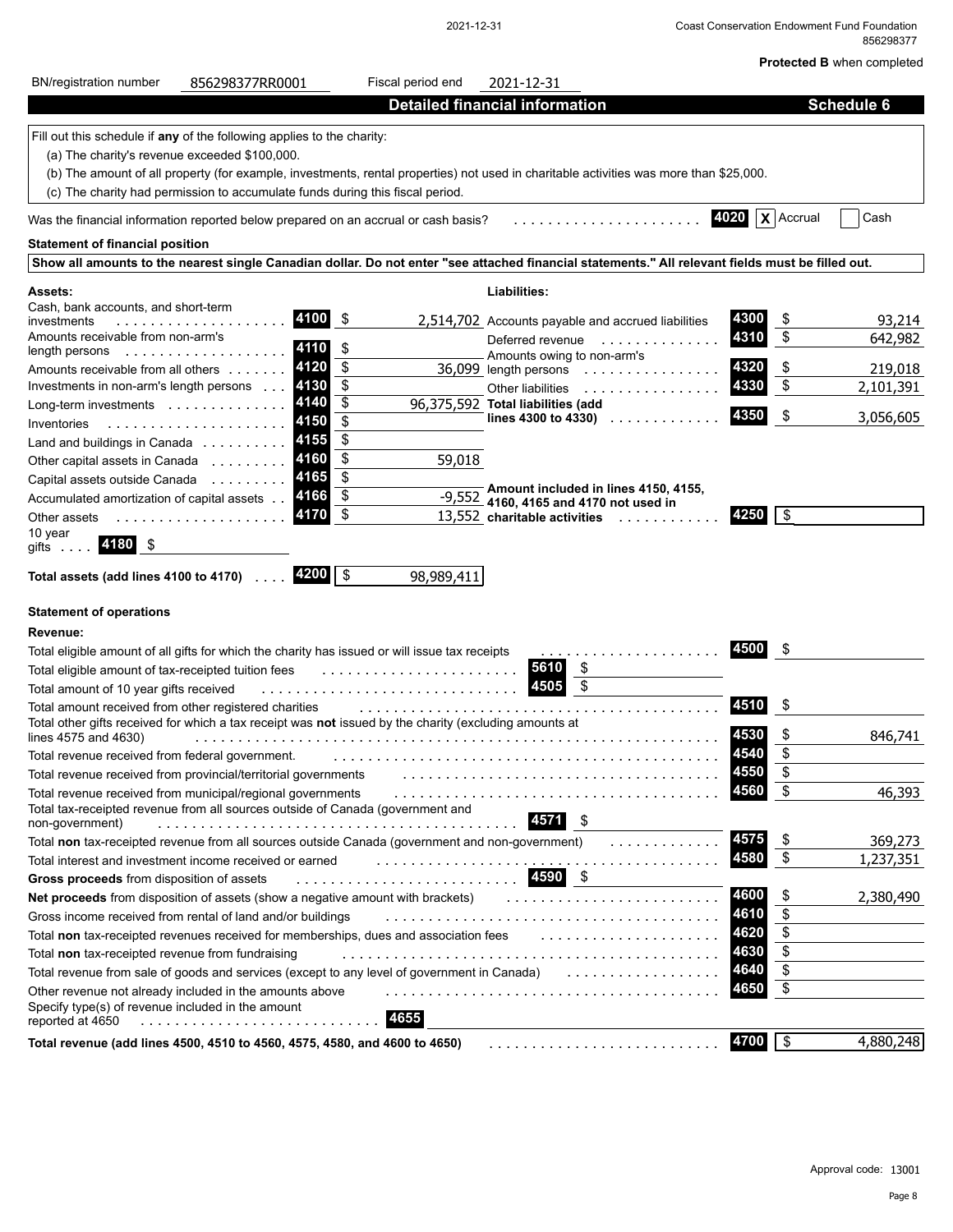| <b>BN/registration number</b>                                                                                                                                                                                                                        | 856298377RR0001                                                                                                            | Fiscal period end                                                                                              | 2021-12-31                   |                                                 |                                      |                       |                        |
|------------------------------------------------------------------------------------------------------------------------------------------------------------------------------------------------------------------------------------------------------|----------------------------------------------------------------------------------------------------------------------------|----------------------------------------------------------------------------------------------------------------|------------------------------|-------------------------------------------------|--------------------------------------|-----------------------|------------------------|
| <b>Expenditures:</b>                                                                                                                                                                                                                                 |                                                                                                                            |                                                                                                                |                              |                                                 |                                      |                       |                        |
| Advertising and promotion                                                                                                                                                                                                                            |                                                                                                                            |                                                                                                                |                              |                                                 | 4800                                 | \$                    | 48,292                 |
| Travel and vehicle expenses                                                                                                                                                                                                                          |                                                                                                                            |                                                                                                                |                              |                                                 | 4810                                 | \$                    |                        |
| Interest and bank charges                                                                                                                                                                                                                            |                                                                                                                            |                                                                                                                |                              |                                                 | 4820                                 | \$                    |                        |
| Licences, memberships, and dues                                                                                                                                                                                                                      |                                                                                                                            |                                                                                                                |                              |                                                 | 4830                                 | \$                    |                        |
| Office supplies and expenses                                                                                                                                                                                                                         |                                                                                                                            |                                                                                                                |                              |                                                 | 4840                                 | \$                    | 68,025                 |
| Occupancy costs                                                                                                                                                                                                                                      |                                                                                                                            |                                                                                                                |                              |                                                 | 4850                                 | \$                    | 164,006                |
| Professional and consulting fees                                                                                                                                                                                                                     |                                                                                                                            |                                                                                                                |                              |                                                 | 4860                                 | \$                    | 179,324                |
| Education and training for staff and volunteers                                                                                                                                                                                                      |                                                                                                                            |                                                                                                                |                              |                                                 | 4870                                 | \$                    |                        |
|                                                                                                                                                                                                                                                      | Total expenditure on all compensation (enter the amount reported at line 390 in Schedule 3, if applicable)                 |                                                                                                                |                              |                                                 | 4880                                 | \$                    |                        |
|                                                                                                                                                                                                                                                      | Fair market value of all donated goods used in charitable activities                                                       |                                                                                                                |                              |                                                 | 4890                                 | \$                    |                        |
| Purchased supplies and assets                                                                                                                                                                                                                        |                                                                                                                            |                                                                                                                |                              |                                                 | 4891                                 | \$                    |                        |
| Amortization of capitalized assets                                                                                                                                                                                                                   |                                                                                                                            |                                                                                                                |                              |                                                 | 4900                                 | \$                    |                        |
|                                                                                                                                                                                                                                                      | Research grants and scholarships as part of charitable activities                                                          |                                                                                                                |                              |                                                 | 4910                                 | \$                    |                        |
|                                                                                                                                                                                                                                                      | All other expenditures not included in the amounts above (excluding gifts to qualified donees)                             |                                                                                                                |                              |                                                 | 4920                                 | \$                    | 1,133,378              |
| Specify type(s) of expenditures included in the amount<br>reported at 4920                                                                                                                                                                           |                                                                                                                            | 4930                                                                                                           |                              | Personnel, Interco Charges, Rent, Software Fees |                                      |                       |                        |
|                                                                                                                                                                                                                                                      | Total expenditures before gifts to qualified donees (add lines 4800 to 4920)                                               |                                                                                                                |                              |                                                 | 4950                                 | \$                    | 1,593,025              |
| (a) Total expenditures on charitable activities<br>(c) Total expenditures on fundraising<br>(d) Total other expenditures included in line 4950<br>Total amount of gifts made to all qualified donees<br>Total expenditures (add lines 4950 and 5050) | (b) Total expenditures on management and administration $\ldots \ldots \ldots$                                             | distribution de la construcción de la construcción de la construcción de la construcción de la construcción de | 5000<br>5010<br>5020<br>5040 | \$<br>\$<br>\$<br>\$                            | 514,273<br>1,078,752<br>5050<br>5100 | \$<br>$\overline{\$}$ | 3,769,893<br>5,362,918 |
| <b>Other financial information</b>                                                                                                                                                                                                                   |                                                                                                                            |                                                                                                                |                              |                                                 |                                      |                       |                        |
| Permission to accumulate property:                                                                                                                                                                                                                   |                                                                                                                            |                                                                                                                |                              |                                                 |                                      |                       |                        |
|                                                                                                                                                                                                                                                      | Only registered charities that have written permission to accumulate should complete this section.                         |                                                                                                                |                              |                                                 |                                      |                       |                        |
|                                                                                                                                                                                                                                                      | • Enter the amount accumulated for the fiscal period, including income earned on accumulated funds                         |                                                                                                                |                              |                                                 | 5500                                 | \$                    |                        |
|                                                                                                                                                                                                                                                      | • Enter the amount disbursed for the fiscal period for the specified purpose                                               |                                                                                                                |                              |                                                 | 5510                                 | \$                    |                        |
|                                                                                                                                                                                                                                                      |                                                                                                                            |                                                                                                                |                              |                                                 |                                      |                       |                        |
| Permission to reduce disbursement quota:                                                                                                                                                                                                             |                                                                                                                            |                                                                                                                |                              |                                                 |                                      |                       |                        |
|                                                                                                                                                                                                                                                      | If the charity has received approval to make a reduction to its disbursement quota, enter the amount for the fiscal period |                                                                                                                |                              |                                                 | 5750                                 | \$                    |                        |
| Property not used in charitable activities:                                                                                                                                                                                                          |                                                                                                                            |                                                                                                                |                              |                                                 |                                      |                       |                        |
|                                                                                                                                                                                                                                                      | Enter the average value of property not used for charitable activities or administration during:                           |                                                                                                                |                              |                                                 |                                      |                       |                        |
|                                                                                                                                                                                                                                                      | • The 24 months before the beginning of the fiscal period                                                                  |                                                                                                                |                              |                                                 |                                      | \$                    | 87,548,006             |
| • The 24 months before the end of the fiscal period                                                                                                                                                                                                  |                                                                                                                            |                                                                                                                |                              |                                                 | 5910                                 | \$                    | 94,109,047             |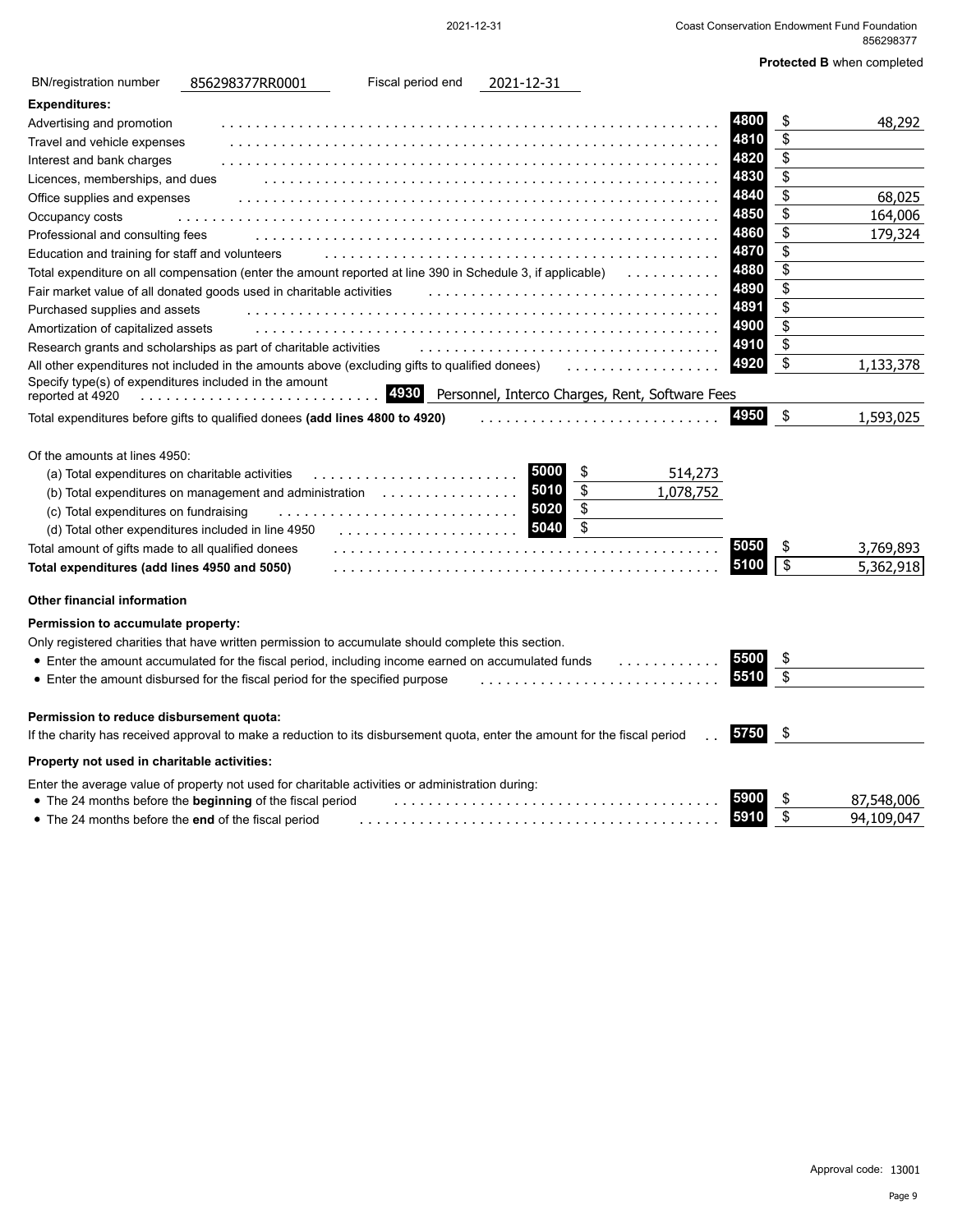

# **Qualified donees worksheet / Amounts provided to other organizations**

Registered charities can make gifts to qualified donees. Enter the required information for gifts made to each qualified donee or other organization. See the reverse for information on filling out this form.

**Important:** If you submit this form, you **must** answer **Yes** to question C3 in Form T3010 Charities information return for the same fiscal period.

| Coast Conservation Endowment Fund Foundation                     |         |                       |                     |     |                            |
|------------------------------------------------------------------|---------|-----------------------|---------------------|-----|----------------------------|
|                                                                  |         | 856298377RR0001       |                     |     |                            |
| Year Month Day<br>2021-12-31<br>Return for fiscal period ending: | $\bf 8$ |                       |                     |     |                            |
| Total number of qualified donees/other organizations:            |         |                       |                     |     |                            |
| Name of organization:                                            |         |                       | Associated charity: |     |                            |
| Campbell River Indian Band                                       |         |                       |                     | Yes | $X $ No                    |
| City and Prov/Terr:<br><b>BN/Registration number:</b>            |         |                       |                     |     | Country:                   |
| Campbell River, BC                                               |         |                       |                     |     | CAN                        |
| Amount of non-cash gifts                                         | \$      | Total amount of gifts |                     | \$  | 50,000.00                  |
|                                                                  |         |                       |                     |     |                            |
| Name of organization:                                            |         |                       | Associated charity: |     |                            |
| <b>Gitga'at First Nation</b>                                     |         |                       |                     | Yes | $\mathbf{X}$ No            |
| City and Prov/Terr:<br><b>BN/Registration number:</b>            |         |                       |                     |     | Country:                   |
| Hartley Bay, BC                                                  |         |                       |                     |     |                            |
| Amount of non-cash gifts                                         | \$      | Total amount of gifts |                     | \$  | 300,000.00                 |
|                                                                  |         |                       |                     |     |                            |
| Name of organization:                                            |         |                       | Associated charity: |     |                            |
| Haisla Nation Council                                            |         |                       |                     | Yes | $\overline{\mathbf{X}}$ No |
| City and Prov/Terr:<br>BN/Registration number:                   |         |                       |                     |     | Country:                   |
| Haisla, BC                                                       |         |                       |                     |     | CAN                        |
| Amount of non-cash gifts                                         | \$      | Total amount of gifts |                     | \$  | 200,000.00                 |
|                                                                  |         |                       |                     |     |                            |
| Name of organization:                                            |         |                       | Associated charity: |     |                            |
|                                                                  |         |                       |                     | Yes | $X$ No                     |
| <b>Heiltsuk Tribal Council</b><br>City and Prov/Terr:            |         |                       |                     |     | Country:                   |
| BN/Registration number:                                          |         |                       |                     |     |                            |
| Bella Bella, BC<br>Amount of non-cash gifts                      | \$      | Total amount of gifts |                     | \$  | CAN                        |
|                                                                  |         |                       |                     |     | 650,000.00                 |
| Name of organization:                                            |         |                       | Associated charity: |     |                            |
| Kwiakah First Nation                                             |         |                       |                     | Yes | $X$ No                     |
| City and Prov/Terr:<br>BN/Registration number:                   |         |                       |                     |     | Country:                   |
| Campbell River, BC                                               |         |                       |                     |     | CAN                        |
| Amount of non-cash gifts                                         | \$      | Total amount of gifts |                     | \$  | 10,000.00                  |
|                                                                  |         |                       |                     |     |                            |
| Name of organization:                                            |         |                       | Associated charity: |     |                            |
| Gwa'sala-'Nakwaxda'xw First Nation                               |         |                       |                     | Yes | $X$ No                     |
| City and Prov/Terr:<br><b>BN/Registration number:</b>            |         |                       |                     |     | Country:                   |
|                                                                  |         |                       |                     |     | CAN                        |
| Port Hardy, BC<br>Amount of non-cash gifts                       | \$      | Total amount of gifts |                     | \$  | 125,000.00                 |